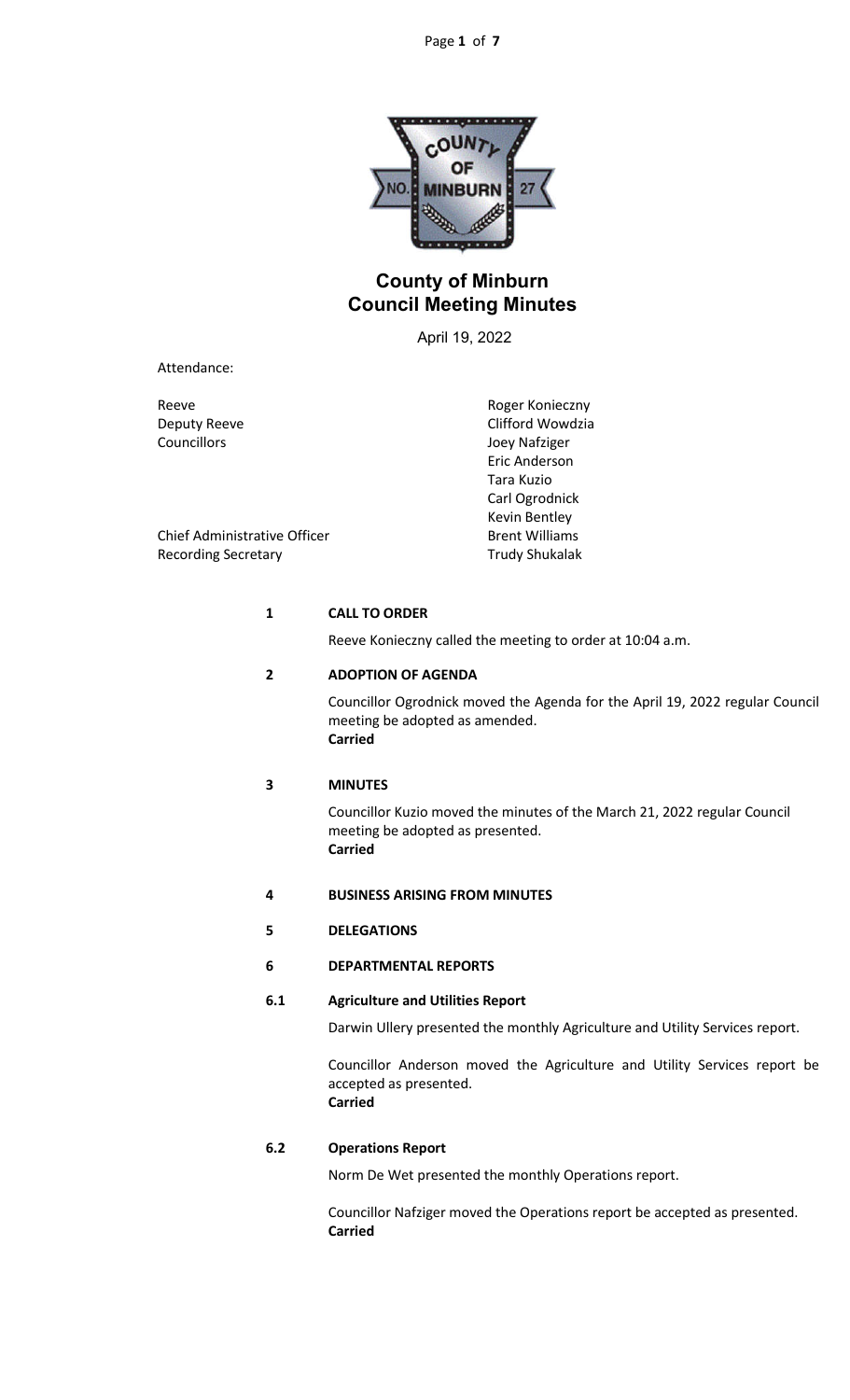# **6.3 Emergency Services Report**

Mike Fundytus presented the monthly Emergency Services report.

Councillor Kuzio moved the Emergency Services report be accepted as presented. **Carried**

## **6.4 Planning and Development Report**

Davin Gegolick presented the monthly Planning and Development report.

Councillor Bentley moved the Planning and Development report be accepted as presented. **Carried**

### **Recess**

Councillor Anderson moved to recess the meeting. Time 12:20 p.m. **Carried**

# **Reconvene**

The meeting reconvened at 12:55 p.m.

# **6.5 Financial Report**

Jason Warawa presented the monthly Financial report.

Councillor Ogrodnick moved the Financial report be accepted as presented. **Carried**

## **7 NEW BUSINESS**

| <b>Resolution No:</b><br>2022-36 | 7.1 | <b>Roadside Mowing</b><br>Councillor Bentley moved to award the 2022 Roadside Mowing Contract to JJ<br>Farms for a total cost of \$116,707.50.<br><b>Carried</b>                                                                                                                                                                                                                                        |
|----------------------------------|-----|---------------------------------------------------------------------------------------------------------------------------------------------------------------------------------------------------------------------------------------------------------------------------------------------------------------------------------------------------------------------------------------------------------|
| <b>Resolution No:</b><br>2022-37 | 7.2 | <b>Rural Broadband Policy</b><br>Councillor Nafziger moved to approve Rural Broadband Policy PDS 7001-01 as<br>presented.<br><b>Carried</b>                                                                                                                                                                                                                                                             |
| <b>Resolution No:</b><br>2022-38 | 7.3 | <b>Economic Development Strategy - Tender Selection</b><br>Councillor Ogrodnick moved to award the Economic Development Strategy<br>contract to Outlook Market Research and Consulting for a total cost of \$59,400.<br><b>Carried</b>                                                                                                                                                                  |
| <b>Resolution No:</b><br>2022-39 | 7.4 | Lending Bylaw for Rotary Bike and Skate Park<br>Bylaw No. 1327-22 was presented authorizing the lending of up to \$75,000 to<br>the Rotary Club of Vegreville for the purpose of developing a bike and skate<br>park.<br>Councillor Anderson moved Bylaw No. 1327-22 be given second reading.<br><b>Carried</b><br>Councillor Bentley moved Bylaw No. 1327-22 be given third reading.<br><b>Carried</b> |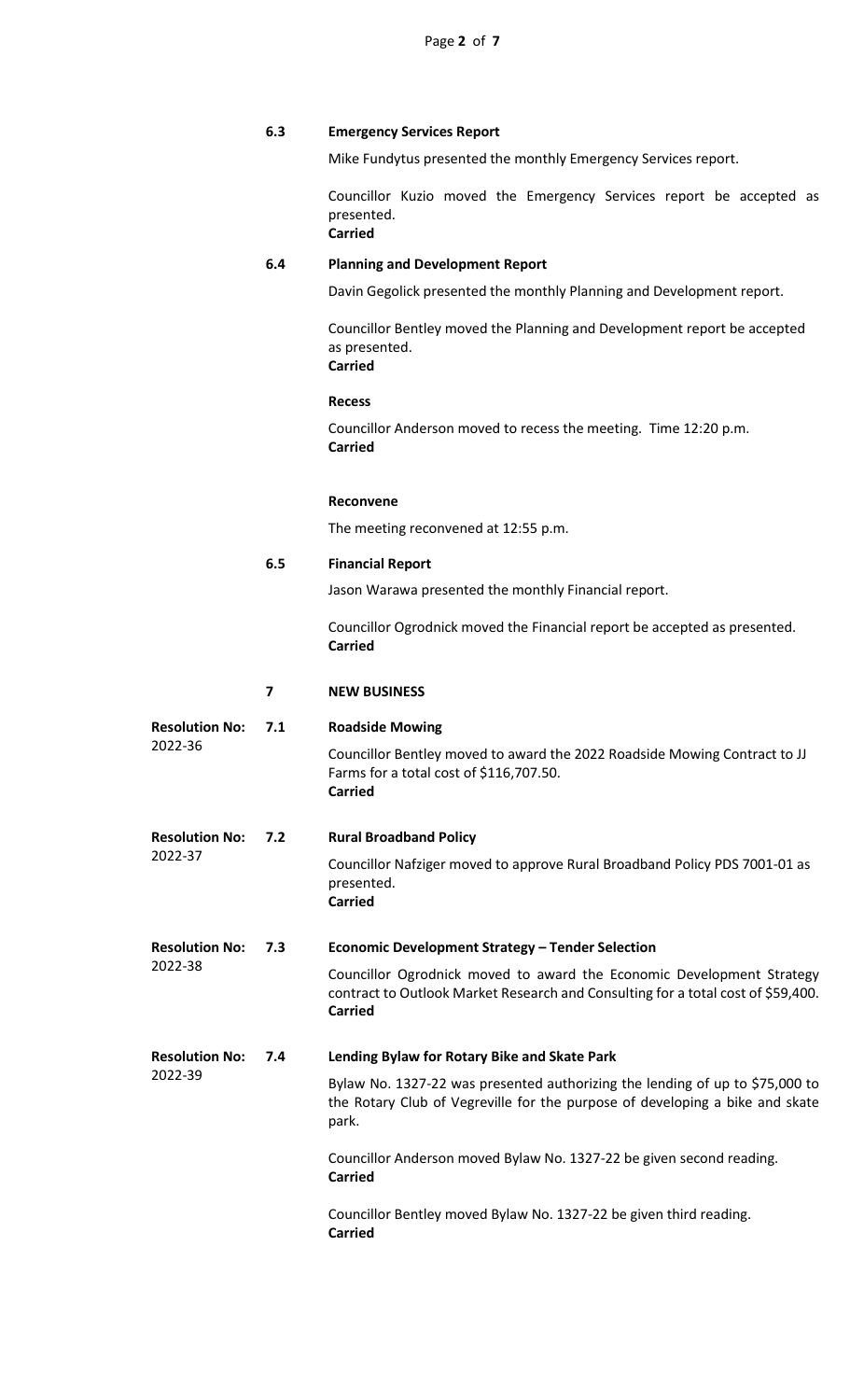| <b>Resolution No:</b><br>2022-40 | 7.5 | <b>Committees Bylaw</b>                                                                                                                                                                                                                  |
|----------------------------------|-----|------------------------------------------------------------------------------------------------------------------------------------------------------------------------------------------------------------------------------------------|
|                                  |     | Bylaw No. 1329-22 was presented for the purpose of establishing Committees<br>of Council.                                                                                                                                                |
|                                  |     | Councillor Nafziger moved Bylaw No. 1329-22 be given first reading.<br><b>Carried</b>                                                                                                                                                    |
|                                  |     | Deputy Reeve Wowdzia moved Bylaw No. 1329-22 be given second reading.<br><b>Carried</b>                                                                                                                                                  |
|                                  |     | Councillor Anderson moved Council unanimously and in full agreement to give<br>Bylaw No. 1329-22 third reading at this meeting.<br><b>Carried</b>                                                                                        |
|                                  |     | Councillor Kuzio moved Bylaw No. 1329-22 be given third reading.<br><b>Carried</b>                                                                                                                                                       |
| <b>Resolution No:</b><br>2022-41 | 7.6 | 2022 Final Budget Amendments and Approval                                                                                                                                                                                                |
|                                  |     | Councillor Kuzio moved to approve the 2022 budgetary amendments of<br>\$2,670,457 as well as a total 2022 operating and capital budget of \$24,210,746<br>plus a non-cash operating expense of \$1,855,519 for amortization.<br>Carried. |
| <b>Resolution No:</b><br>2022-42 | 7.7 | 2022 Tax Rate Bylaw                                                                                                                                                                                                                      |
|                                  |     | Bylaw No. 1330-22 was presented to authorize the rates of taxation to be levied<br>against assessable property within the County of Minburn for the 2022 taxation<br>year.                                                               |
|                                  |     | Councillor Nafziger moved Bylaw No. 1330-22 be given first reading.<br><b>Carried</b>                                                                                                                                                    |
|                                  |     | Councillor Ogrodnick moved Bylaw No. 1330-22 be given second reading.<br><b>Carried</b>                                                                                                                                                  |
|                                  |     | Councillor Bentley moved Council unanimously and in full agreement to give<br>Bylaw No. 1330-22 third reading at this meeting.<br><b>Carried</b>                                                                                         |
|                                  |     | Deputy Reeve Wowdzia moved Bylaw No. 1330-22 be given third reading.<br><b>Carried</b>                                                                                                                                                   |
| <b>Resolution No:</b><br>2022-43 | 7.8 | Hamlet of Minburn Special Tax Rate Bylaw                                                                                                                                                                                                 |
|                                  |     | Bylaw No. 1331-22 was presented to authorize a special tax bylaw for the 2022<br>taxation year against parcels of land in the Hamlet of Minburn to raise revenue<br>for utility service provision.                                       |
|                                  |     | Councillor Bentley moved Bylaw No. 1331-22 be given first reading.<br><b>Carried</b>                                                                                                                                                     |
|                                  |     | Councillor Kuzio moved Bylaw No. 1331-22 be given second reading.<br><b>Carried</b>                                                                                                                                                      |
|                                  |     | Councillor Anderson moved Council unanimously and in full agreement to give<br>Bylaw No. 1331-22 third reading at this meeting.<br><b>Carried</b>                                                                                        |
|                                  |     | Councillor Nafziger moved Bylaw No. 1330-22 be given third reading.<br><b>Carried</b>                                                                                                                                                    |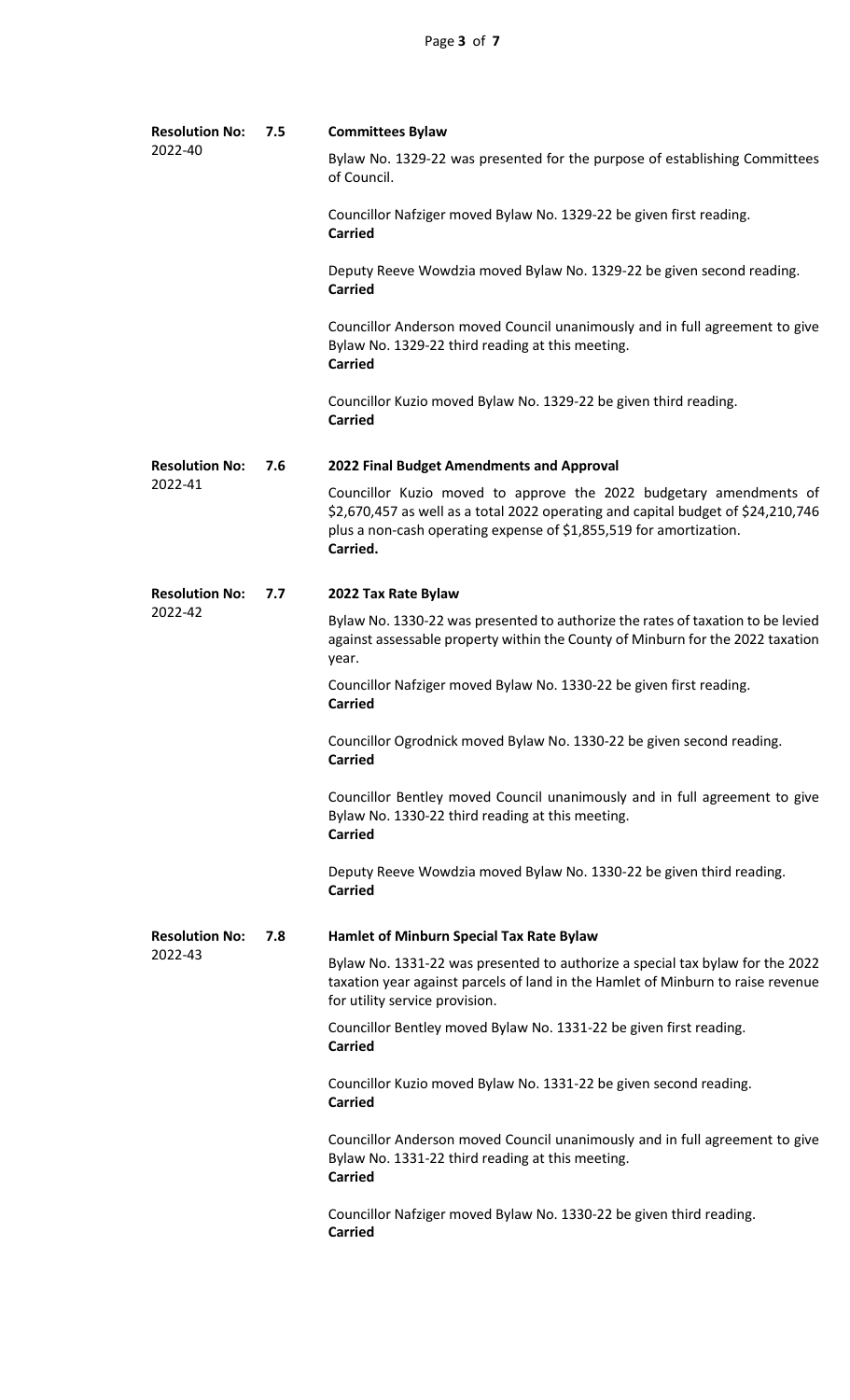#### **Resolution No: 7.9 Fire Hall Ownership Transfer**

2022-44

Councillor Anderson moved to direct Administration to send correspondence to the Villages of Mannville and Innisfree requesting a transfer of ownership of their fire halls to the County, as stipulated in the respective Fire Service Agreements.

### **Carried**

# **8 COUNCILLOR REPORTS**

Council reported on the monthly activities and Board/Committee meetings attended:

### Councillor Nafziger - Division 1

- Committee of the Whole meeting, April 13, 2022
- Received calls regarding wind power project road activity, dust control and beaver bounties

# Councillor Anderson - Division 2

- Waste transfer station meeting, Village of Innisfree, March 22, 2022
- Agricultural Service Board (ASB) virtual meeting, April 4, 2022
- Committee of the Whole meeting, April 13, 2022
- Letter to Alberta Transportation regarding poor condition of Highway 16A near Town of Vegreville

### Reeve Konieczny - Division 3

- Waste transfer Station meeting, Village of Innisfree, March 22, 2022
- Vegreville Community Health virtual meeting, March 29, 2022
- Mannville-Innisfree FCSS virtual meeting, April 5, 2022
- Committee of the Whole meeting, April 13, 2022
- Received calls regarding frozen culverts, unburied and cut telephone cable and dust control issues

### Deputy Reeve Wowdzia - Division 4

- Vegreville Seed Cleaning Plant meeting, March 24, 2022
- Vegreville and District FCSS meeting, March 28, 2022
- Committee of the Whole meeting, April 13, 2022
- Alberta Central East (ACE) Regional Water meeting, April 14, 2022
- Received call regarding dust control

### Councillor Kuzio - Division 5

- Vegreville Region Physician and Health Professional Attraction and Retention (VRPHPAR) Committee, April 4, 2022
- Economic Developers of Alberta (EDA) Leaders Conference, April 5 to 8, 2022
- VRPHPAR Committee virtual meeting, April 7, 2022
- Alberta Seniors and Community Housing Association (ASCHA) Convention, April 10 to 12, 2022
- Committee of the Whole meeting, April 13, 2022
- Innisfree School Sustainability meeting, April 14, 2022
- Discussion with Lavoy Action Society regarding bulletin board installation in Lavoy and camping use of County owned lot for hall events
- Request for flags at the Ranfurly Cemetery
- Received a few calls regarding culvert issues and water diversion
- Unburied and cut telephone cable on Township Road 512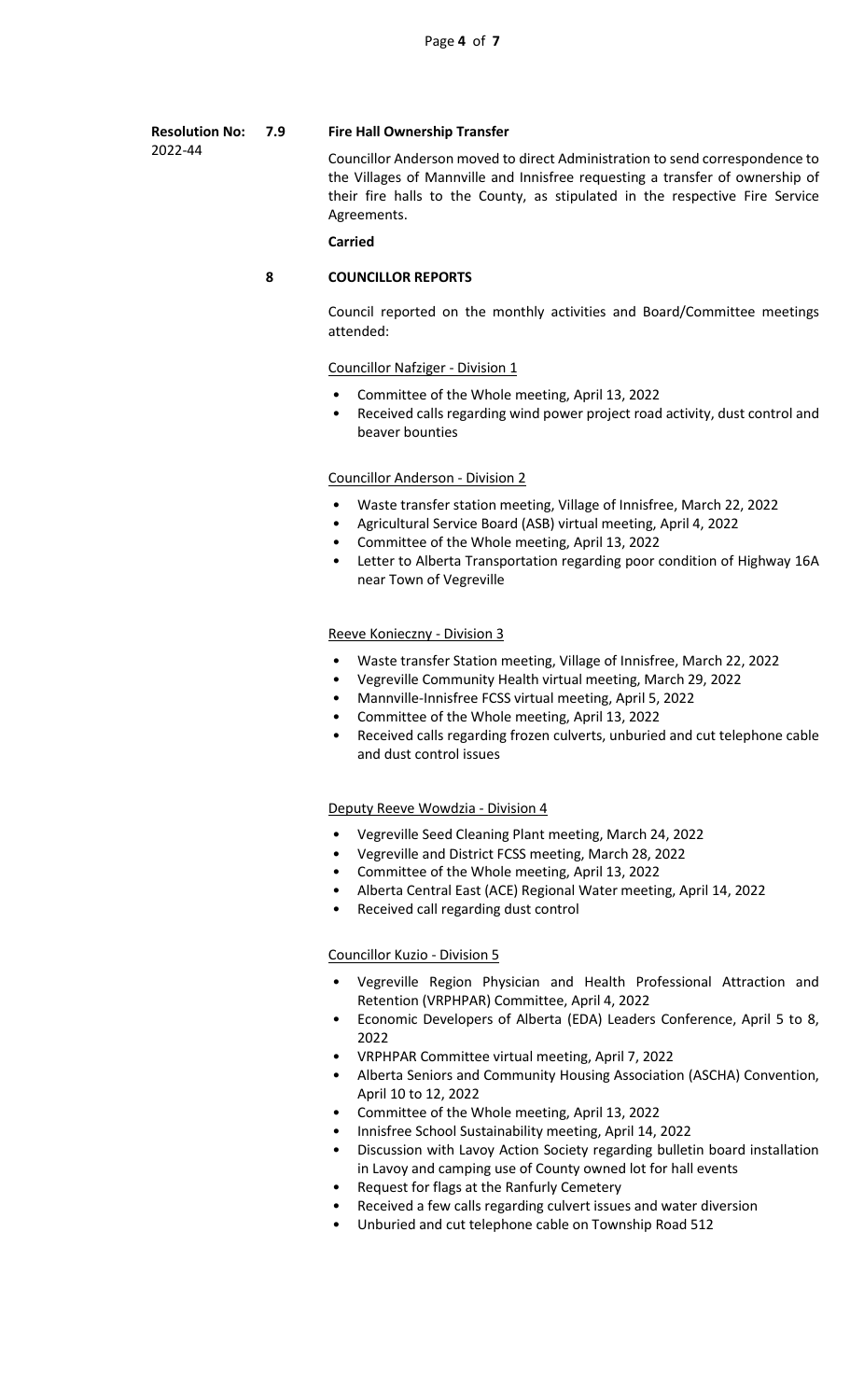# Councillor Ogrodnick - Division 6

- Vegreville and District Chamber of Commerce meeting, March 24, 2022
- Vegreville and District Chamber of Commerce special meeting, March 29, 2022
- Vegreville Tourism Advisory Board meeting, April 4, 2022
- Vegreville and District Chamber of Commerce meeting, April 7, 2022
- Committee of the Whole meeting, April 13, 2022

### Councillor Bentley - Division 7

- Vegreville Seed Cleaning Plant meeting, March 24, 2022
- Request from ratepayer for roadside brushing on Range Road 152 and Township Road 534, April 6, 2022
- Request from ratepayer for roadside brushing on Range Road 160 and Township 540, April 7, 2022
- Meeting with Director of Operations and Road Construction Foreman, April 11, 2022
- Received call from ratepayers regarding elevator traffic and dust control concerns, April 11, 2022
- Committee of the Whole meeting, April 13, 2022
- Vermilion River Watershed Alliance virtual meeting, April 13, 2022
- Received calls from ratepayers regarding Vegreville Seed Cleaning Plant traffic and dust control, April 14, 2022

Councillor Anderson moved the Council reports be accepted as presented. **Carried**

# **Resolution No:** 2022-45

# **Lockbox**

Deputy Reeve Wowdzia moved that Administration present information regarding the use of lock boxes by fire departments at the next regular Council meeting. **Carried.**

### **Letter to Alberta Transportation**

Councillor Anderson moved to send a letter to Alberta Transportation regarding the poor condition of Highway 16A near the Town of Vegreville. **Carried.**

### **9 REEVE'S REPORT**

Reeve Konieczny reported and commented on the following:

- Met with CAO, Director of Finance and Administration and Director of Operations, April 8, 2022
- Attended Innisfree School Sustainability meeting, April 14, 2022

Councillor Nafziger moved the Reeve's report be accepted as presented. **Carried.**

### **10 CAO'S Report**

Brent Williams presented the monthly CAO's report.

Councillor Kuzio moved the CAO's report be accepted as presented. **Carried**

### **11 CORRESPONDENCE**

Council reviewed the following items of correspondence:

**Resolution No:**

2022-46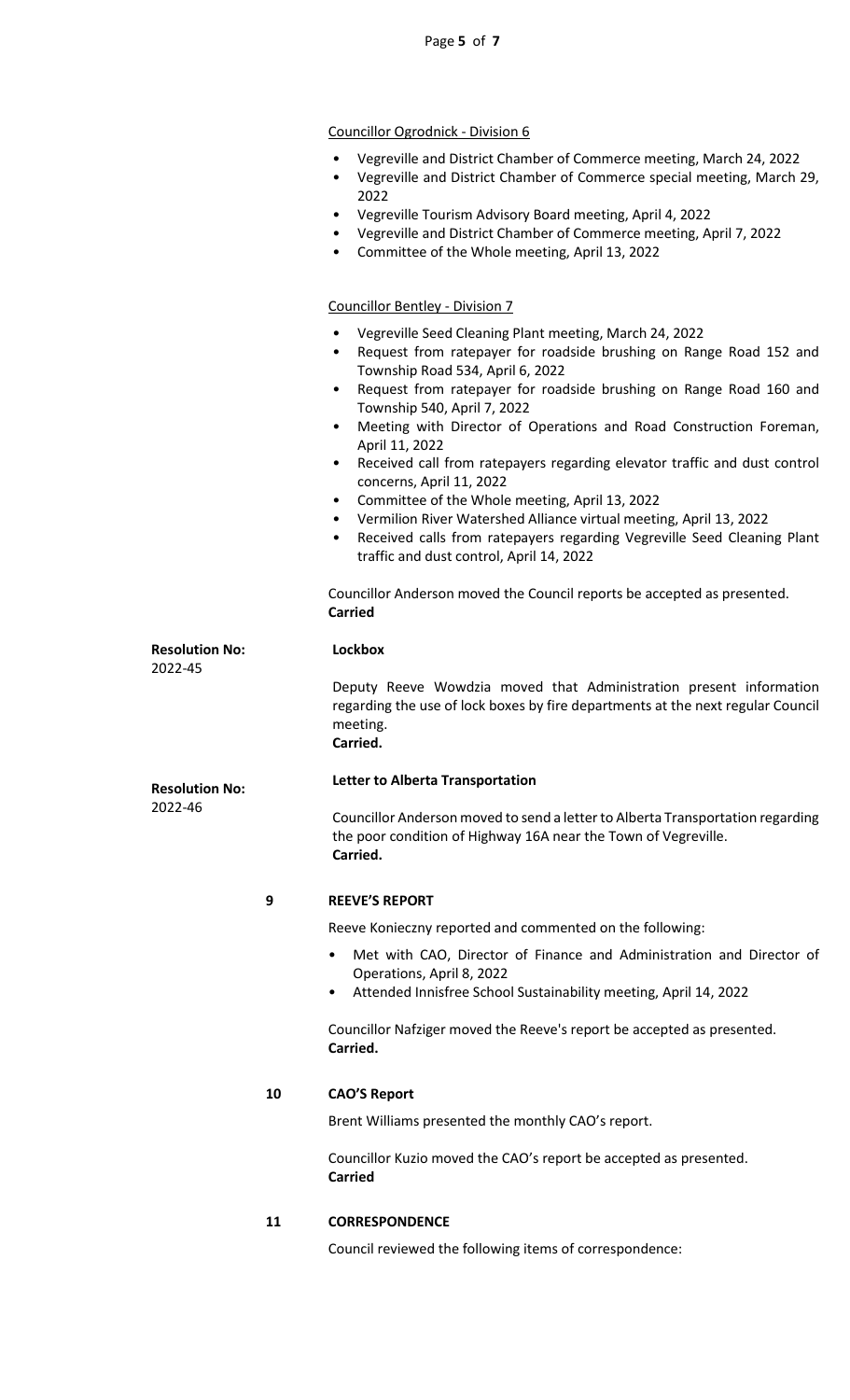# **11.1 Alberta Municipal Affairs – ACP Grant Funding for the County of Minburn**

Letter advising that the County of Minburn in partnership with the Village of Mannville has been approved for a grant of \$173,500 under the Intermunicipal Collaboration (IC) component of the 2021/22 Alberta Community Partnership (ACP) Program in support of the Mannville East Industrial Park Area Structure Plan project.

# **11.2 Alberta Municipal Affairs – ACP Grant Funding for Village of Mannville**

Letter advising that the Village of Mannville in partnership with the County of Minburn has been approved for a grant of \$200,000 under the IC component of the 2021/22 ACP Program in support of their Regional Infrastructure Master Plan project.

# **11.3 Alberta Municipal Affairs – ACP Grant Funding for Town of Vegreville**

Letter advising that the Town of Vegreville in partnership with the County of Minburn has been approved for a grant of \$200,000 under the IC component of the 2021/22 ACP Program in support of their Regional Infrastructure Master Plan project.

# **11.4 Alberta Agriculture and Forestry – 2022 Field Visits**

Letter advising that the Agricultural Service Board (ASB) Program Team is coordinating 16 field visits across Alberta in 2022, including a visit to the County of Minburn.

### **Resolution No: 11.5 St. Paul Search and Rescue Funding Request**

Letter requesting financial support in the amount of \$200 to assist in their operations.

Councillor Kuzio moved to approve St. Paul Search and Rescue's request for financial support in the amount of \$200. **Carried**

# **11.6 Vegreville Agricultural Society – Shuttle Carts**

Letter asking if County Council members would be interested in driving their shuttle carts at the Annual Fair scheduled from August 3 to 7, 2022.

### **11.7 Alberta Justice and Solicitor General – RCMP**

Letter in response to the County's e-mail to MLA for Fort Saskatchewan-Vegreville concerning RCMP retroactive pay, policing costs and service levels in the community.

### **11.8 Dust Control Request**

E-mail received from ratepayer regarding dust control concerns as a result of the wind power project activities.

### **Resolution No: 12 Closed Session – Section 24(1)(d)** *FOIP*

2022-48

2022-47

Deputy Reeve Wowdzia moved that Council close the meeting to the public to discuss labour matters as per Section 24(1)(d) of the *Freedom of Information and Protection of Privacy Act*. Time 2:15 p.m. **Carried**

Councillor Anderson moved that Council revert to the regular meeting. Time 2:40 p.m.

# **Carried**

Councillor Nafziger moved that Council appoint Jason Warawa as County CAO effective May 26<sup>th</sup>, 2022. **Carried**